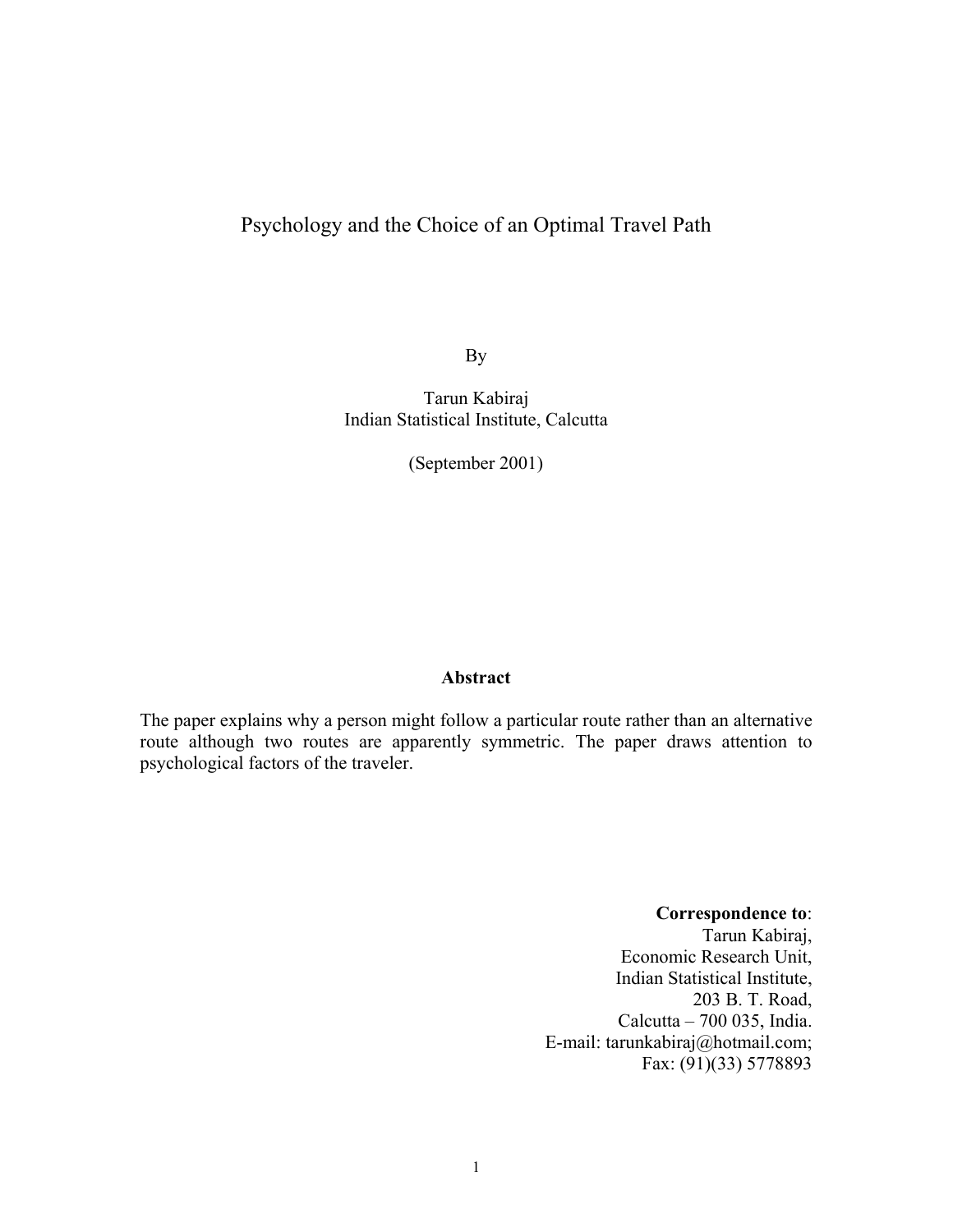#### **1. Introduction**

Generally a person has a number of alternative routes to go from one place to another and he is to choose one from these alternatives. These routes might differ in more than one respect. Some routes are shorter in distance, road conditions of some routes are not equally good, availability of modes of journey and costs of journey may differ along these routes, and finally, the environment and surroundings across the roads can be different. These differences generally determine the choice of routes. But if these routes are otherwise found to be symmetric, or if there is no apparent reason for preferring one route to another, we presume that the person will be indifferent between these alternatives. In that case if we observe the choice of routes of many persons drawn from an ordinary pool of population, we should expect that fifty per cent of the population follows one path and the remaining fifty per cent follows the other path. But for some reasons or other if we consistently observe that a major portion of the sampled population is following a particular route although the other route is apparently symmetric, it calls for a scientific explanation. This paper is an attempt to explain why we might observe a majority of persons following a particular route when an alternative, but apparently symmetric, route is available. We provide an analysis based on exploring the psychology of the ordinary people.

 Although not exactly the same, but similar type of question may possibly be raised in the context of a consumer's choice between alternatives. A consumer is assumed rational. By this we mean that a consumer chooses a bundle optimally from the feasible consumption set. So when a consumer is observed buying a particular bundle, we conclude that he buys the bundle either because it is less expensive to other feasible bundles or he prefers it more. Now, if we have the information that the two bundles, A and B, are equally expensive, but the consumer is buying the one, say A, we conclude, by the axiom of revealed preference theory, that he prefers A to B. So if we assume that these products are (horizontally) differentiated but otherwise identical products (for example, red coloured pen and black coloured pen), then looking the behavior of a large number of consumers drawn from the pool of the ordinary consumers, we should expect that on average 50% of them should consume A and the remaining 50% consume B. But if our observations are found to be contradictory, we should guess that either the goods are not perfectly symmetric or we are missing something specifying the utility function.

 In the choice theory agents are assumed to act rationally. A person is rational in the sense that he will settle for nothing less than the best (Simon, 1978). However, behavior of the agents may not always appear rational. Economists and psychologists have attempted to explain this behavior. In particular, psychological factors are quite important in this context. An earlier celebrated work on this issue is by Thurstone (1927). Kahneman and Tversky (1984) draw attention to what they called the framing problem. Accordingly, how the decision problem is posed and how the alternatives are presented, these considerations are very important for the outcome of a decision problem. The choice of an agent is also influenced by his personal characteristics, habits and norms (Tversky and Kahneman, 1981).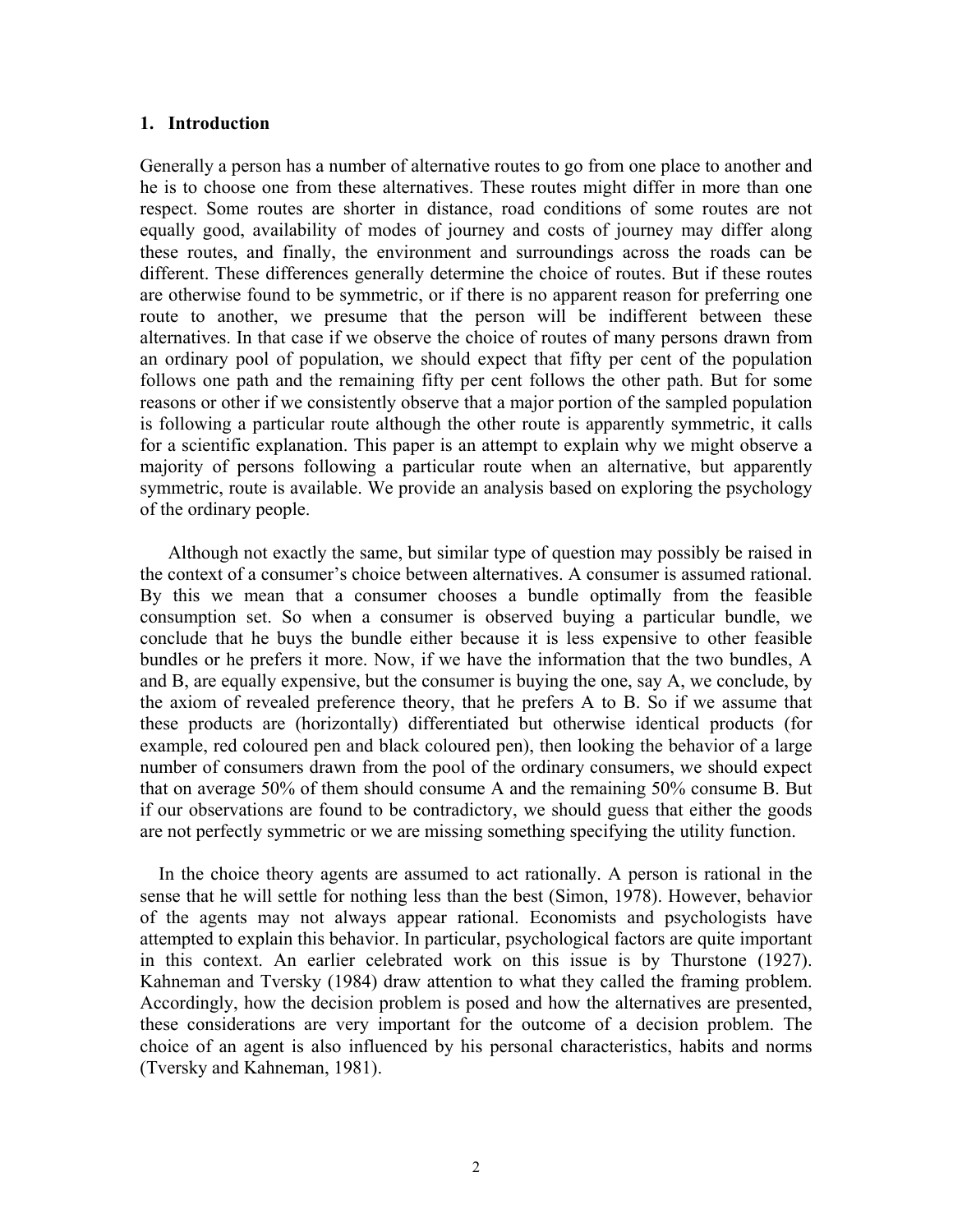Motivation of the paper comes from the following observation. From our institute gate to the bus stop there are two rectangular paths (as described in Section 3 of the paper). Majority of the people is observed to follow one path when they go to the bus stop at the end of office hours while they follow the other path when they come to the institute. This paper is an attempt to explain this behavior.

 In our paper we assume that there are a number of alternative routes to go from one place (starting point) to a particular place (destination). In particular, we consider only two routes that are otherwise identical in respect of lengths and conditions of roads and modes of journey. Our problem then is to resolve the choice problem of a person regarding its choice of route. We show that a person with certain kind of psychology will strictly prefer a particular route to the other. With this result then his preference will remain for that route even if (marginally) the route is relatively bad or larger in length compared to the other. This means that under certain kind of psychology a consumer might prefer a relatively bad commodity.

 Before we go to the next section it may be mentioned at the outset that we should not be too ambitious to apply the theory to all situations. The peculiar psychology we are referring to is possibly applicable only to those situations where the distances to be traveled are short and the traveler are to toil physically to travel the distance, say for instance, by cycling or walking.

 The paper is arranged in the following way. The second section provides the structure of analysis. In the third section we resolve the choice problem of a person who possess a particular kind of psychology. The result is extended in the fourth section to analyze a relatively bad consumption. Finally, the fifth section is a conclusion.

### **2. Analytical structure**

Suppose that a person is to go from one position of start  $(S)$  to a destination  $(D)$ . He is drawn from an ordinary pool of population that possesses a certain kind of psychology to be explained very soon. There are a number of alternative routes. Let  $L_r$  be the length of the road that he will have to travel following the r-th route. Going from S to D generates some utility to the person, and he will follow the route that generates maximum (net) utility to him. When he goes through the r-th route, let the net utility he derives be  $\Omega(R_r)$ . We assume that this utility function has following components which are additive.

 First component is the gross utility that he derives from reaching to the destination  $(i.e., by consuming the good)$ . This will be denoted by  $u(D)$ . This is independent of the route he follows.

 Second component is the loss of utility that arises from the condition and quality of the route vis-à-vis the best route among the alternatives. We assume that available modes of journey are equally available along all the routes. To the extent the route he is following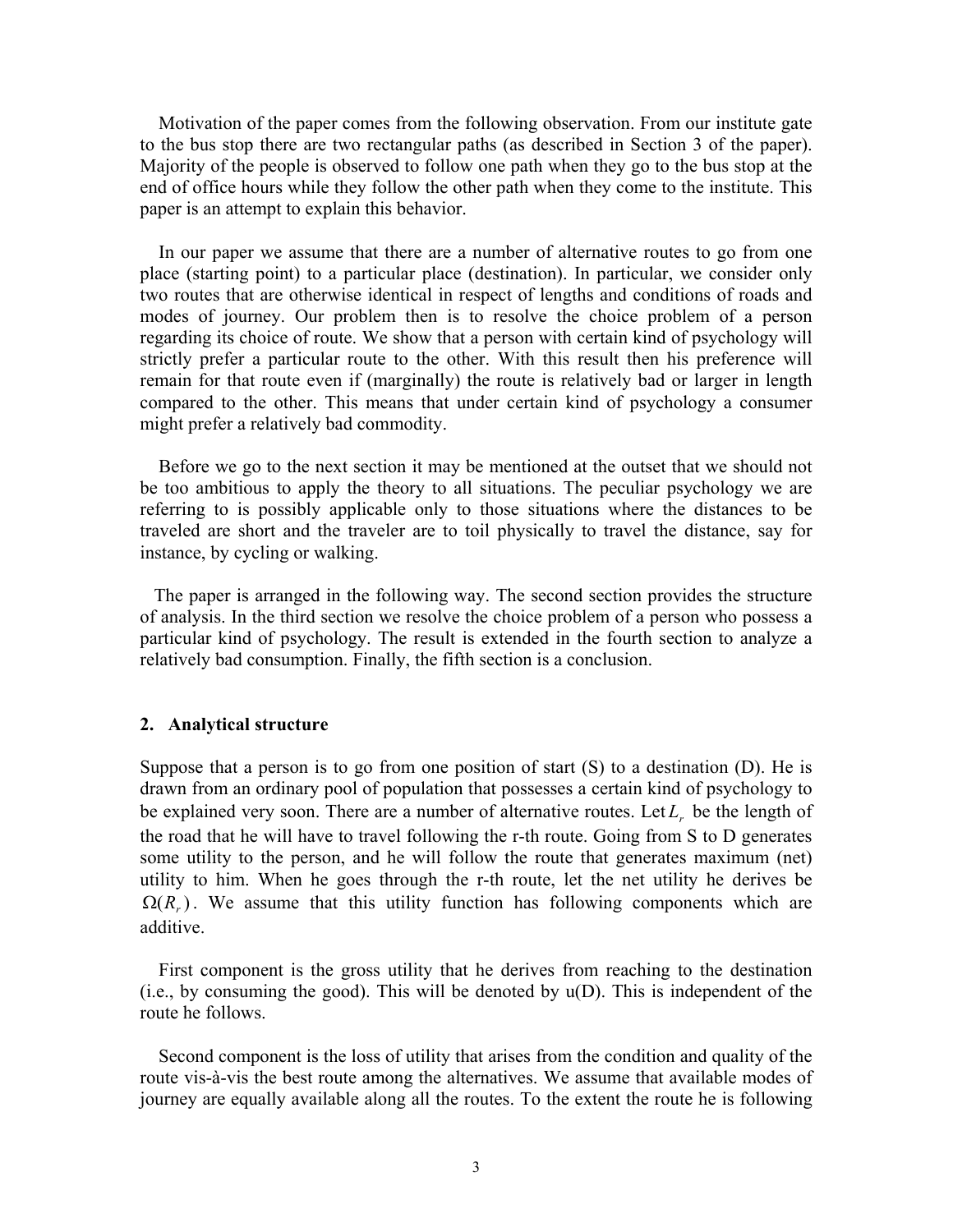is worse compared to the best one, he will discount his utility. This loss function is denoted by  $\delta_{r}u(D)$ ,  $0 \leq \delta_{r} \leq 1$ ;  $\delta_{r} = 0$  implies that the r-th route is just equally comparable or as good as the best one. So  $\delta$ , represents depreciation of his utility. Then  $\delta_r = 1$  means that even leaving aside any other factors under consideration there is no point of going through this route.

Third, there is a cost of journey  $C(R<sub>r</sub>)$  that includes both monetary and physical cost. When this is measured in utility units, it is equivalent to a loss of utility of the amount  $\lambda C(R_r), \lambda > 0$ .

Final component,  $G(R<sub>r</sub>)$ , represents disutility for his psychological cost. We assume that the person under our consideration has the following type of psychology. Once the person reaches the destination, he is relieved and becomes free from all tensions, uncertainties and hazards. The far he is from the destination the larger is the psychological cost. We assume that at any position of his journey his psychological cost is the function of the diagonal distance between his position and the destination. Then given any choice of route, if he has already traveled a distance x from the start (S), the diagonal distance,  $d_x$ , is the length of the straight line joining his location at x and D. So from every possible position of his journey he is to calculate, either unconciously or subconciously, a cost in his mind. Quite naturally, the psychological cost is minimum if there were a route directly diagonally to the destination. Along the r-th route, given the length of the route  $L_r$ , the total loss of utility due to psychological cost is measured to be:

$$
G(R_r) = \int_0^{L_r} \phi(d_x) dx.
$$

Note that  $\phi(d_x)$  is non-increasing function of x.

Taking into account all these factors, his net utility following the r-th route is:

 $\Omega(R_r) = (1 - \delta_r)u(D) - \lambda C(R_r) - G(R_r)$ . (1)

Then a person will choose the z-th route if and only if

 $\Omega(R_z) \geq \Omega(R_r) \forall r$ . (2)

## **3. Rectangular Route**

As a case to the structure explained in the last section, consider the following scenario.

There are two routes, east (E) and west (W), where  $E = \overrightarrow{SXD}$  and  $W = \overrightarrow{STD}$ , and there are no other routes available. Assume that SXDY forms a rectangle with  $SY = KD = a$ and  $SX = YD = b$  (see Figure 1). Hence to reach to the destination he is to travel a distance  $L = a + b$  by either route. We further assume in this section that qualitatively these routes are identical implying  $\delta_r = 0$ . Then if he follows the route E, his net utility, as follows from Eqn. (1), is

$$
\Omega(E) = u(D) - \lambda C(E) - G(E); \tag{3}
$$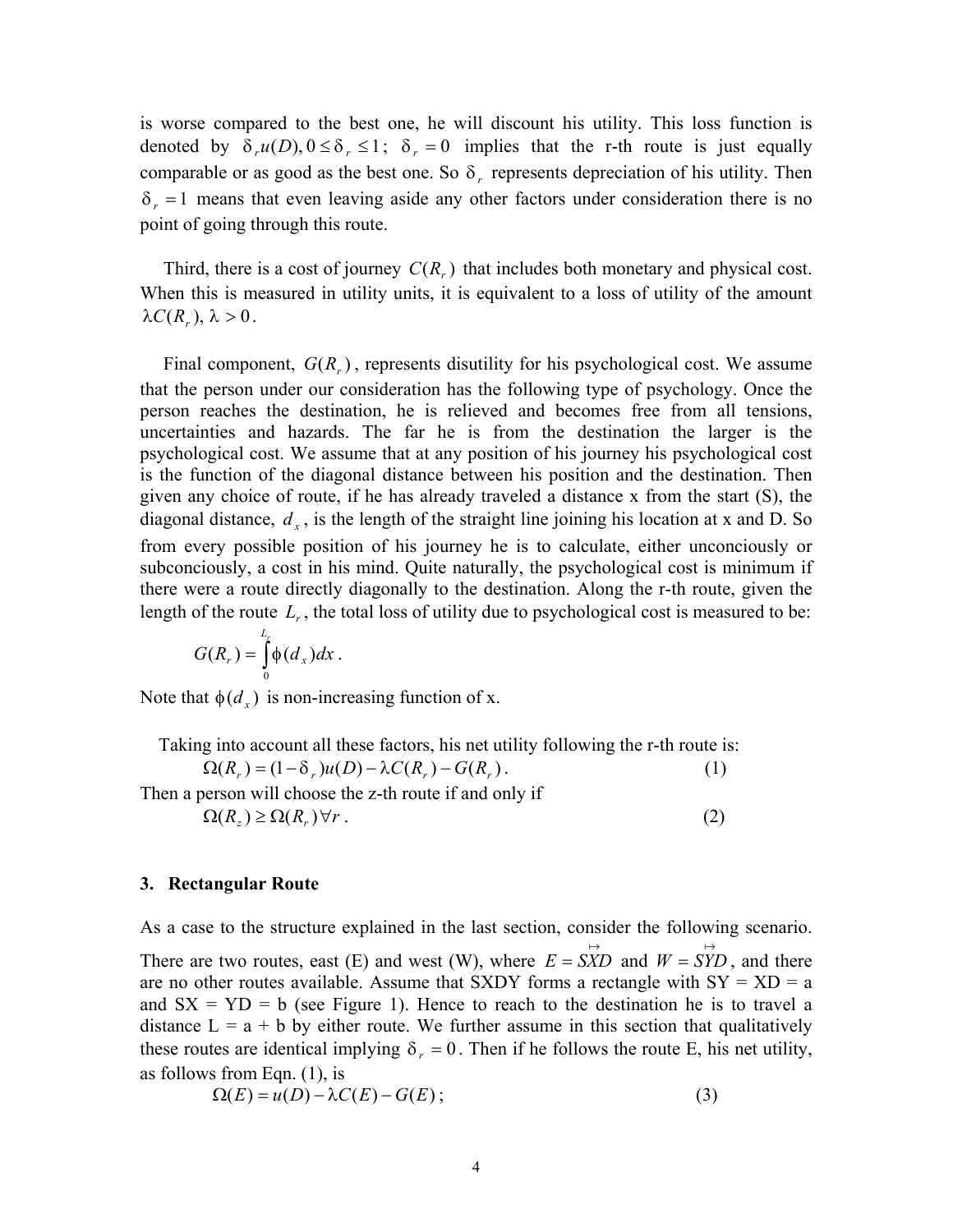the corresponding net utility from the route W is

$$
\Omega(W) = u(D) - \lambda C(W) - G(W).
$$
\nThen in our construction, route W will be preferred if and only if

\n
$$
G(W) \leq G(E),
$$
\n(5)

that is, the person will choose a route when his loss of utility due to psychological factor is minimum. It must be noted that such a psychological factor is working subconciously in his mind. We have following results.

**Proposition 1:** *Given the assumption regarding psychological cost of a person, his optimal choice of route is (i) W if a>b and (ii) E if a<br/>b; he is indifferent when a = b.* 

**Proof:** Assume that  $a > b$ . Now starting from S if he travels a distance x, the diagonal distance between his position at x and D along routes W and E are, respectively,  $d_x^w$  will

and  $d_x^e$ . Then from Figure 1 it is easy to see that

- (i) at  $x = L$ ,  $d_x^w = d_x^e = 0$  $d_x^w = d_x^e = 0$ ;
- (ii) for  $x \ge a$ ,  $d_x^w = d_x^e = a + b x$  $\frac{w}{x} = d_x^e = a + b - x;$
- (iii) for  $b \le x < a$ ,  $d_x^w = \sqrt{(a-x)^2 + b^2} < d_x^e = a+b-x$  $w_x^w = \sqrt{(a-x)^2 + b^2} < d_x^e = a+b-$
- (iv) for  $0 < x \le b$ ,  $d_x^w = \sqrt{(a-x)^2 + b^2} < d_x^e = \sqrt{(b-x)^2 + a^2}$  $w_x^w = \sqrt{(a-x)^2 + b^2} < d_x^e = \sqrt{(b-x)^2 + b^2}$
- (v) at  $x = 0$ ,  $d_x^w = d_x^e = \sqrt{a^2 + b^2}$  $\frac{w}{x} = d_x^e = \sqrt{a^2 + 1}$

Then, given the definition of G(.), it is clear that  $G(W) \le G(E)$ . Thus if  $a > b$ , the optimal choice of route by the person under consideration is W. This proves the first part of the proposition. Similarly, the other parts can be proved.  $\Box$ 

 Consider now the following scenario. We have the same rectangular path from S to D, but the final destination is either  $D_1$  or  $D_2$  (but both via D). There are two persons, person 1 to go to  $D_1$  and person 2 to go to  $D_2$  from the same point, S. In Figure 1 it is clear that both  $D_1$  and  $D_2$  can be reached either via  $S\overleftrightarrow{XD}$  or via  $S\overleftrightarrow{YD}$ . Further assume that the distances  $\overrightarrow{DD}_1$  and  $\overrightarrow{DD}_2$  are equal. Then extending the idea of the paper we may predict that person 1 will follow the route  $S\overleftrightarrow{XDD}_1$  and person 2 will take the route  $\overrightarrow{SYDD}_2$ , although both would follow the east route if D were the destination (as we have a < b in Figure 1). In Figure 2 we have given an example where the routes are not rectangular; out of the two routes  $S\overleftrightarrow{XD}$  and  $S\overleftrightarrow{X_1Y_1X_2Y_2X_3D}$ , a traveler, with the psychology as described in the paper, should follow the second path. Thus, psychologically speaking, people prefer to walk as far as practicable along a straight line to the destination.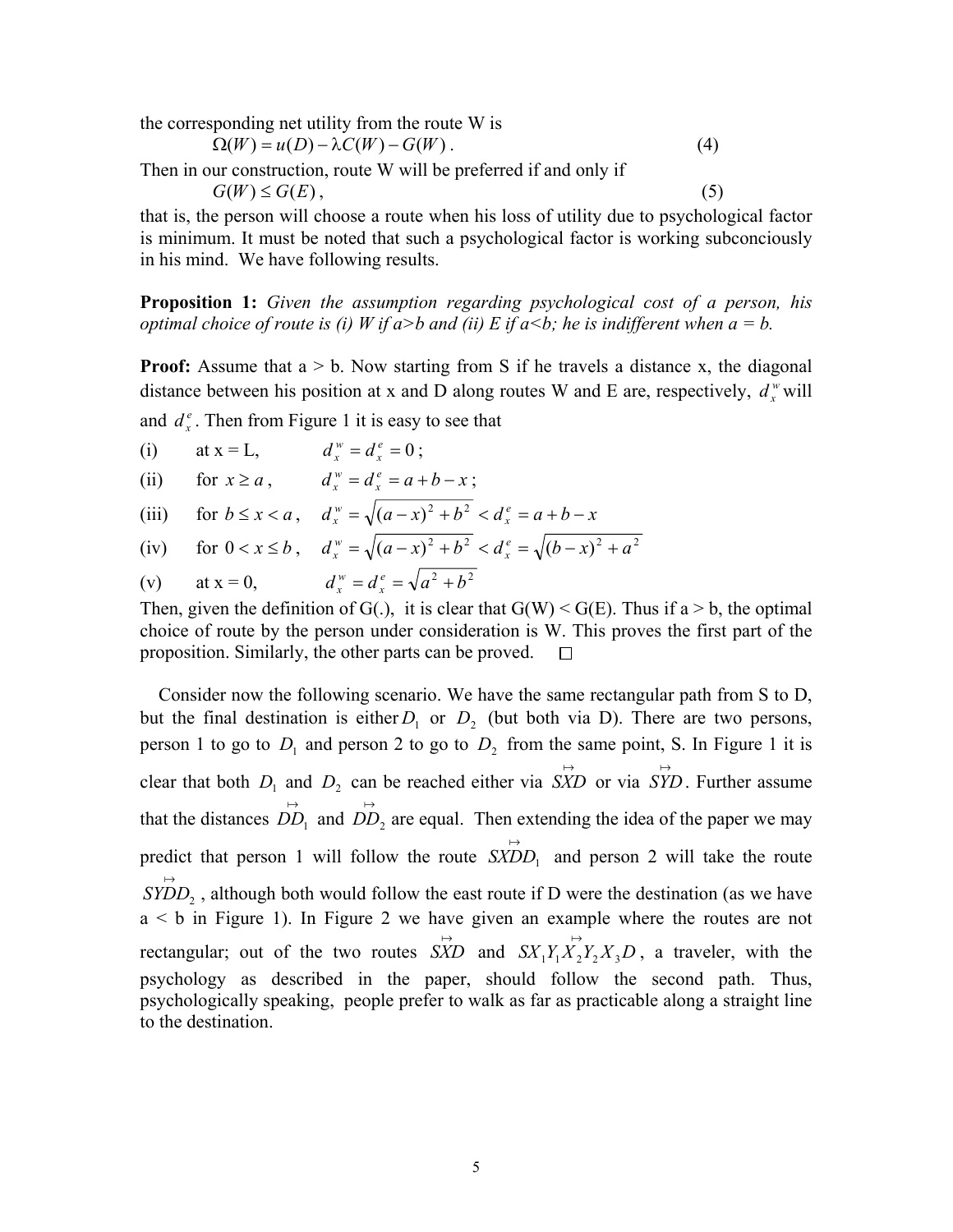#### **4. Asymmetric Routes**

Let us assume that relative to E, W route is qualitatively bad so that there is some disutility due to bad quality or conditions. This means,  $\delta_e = 0$ , but  $\delta_w > 0$ . But suppose that the route lengths are the same. Then W will be preferred if and if  $\Omega(W) \ge \Omega(E)$ , that is,

$$
(1 - \delta_w)u(D) - G(W) \ge u(D) - G(E)
$$
  
or,  $G(E) - G(W) \ge \delta_w u(D)$ .

Assuming  $a > b$ ,  $G(E) > G(W)$ , i.e., LHS $> 0$ . Therefore, the west route will continue to be the preferred choice if

$$
\delta_w \le \frac{G(E) - G(W)}{u(D)} = \delta^*.
$$
\n(5)

(Of course, by construction of the model,  $\delta^*$  < 1.)

It may be easily understood that the rectangular path assumption is just for convenience. Hence by the similar argument it is possible to prove that when road conditions of two roads are identical, one route may be preferred even if it is little bit longer in length.

## **5. Conclusion**

The paper analyses which way to follow to travel from one place to a particular destination, assuming that there are alternative routes. We provide a psychological analysis to this choice. In particular, we argue that a person with certain kind of psychology may prefer a particular route to the other although apparently the routes are identical. Hence, it is also possible that the person concerned chooses the one which is apparently bad in quality or longer in distance. Equivalently, this is the scenario when the consumption basket is given, but acquiring the basket involves various costs, both monetary and psychological. Different consumers will be willing to pay different amount not only just because they differ in terms of their tastes and income, but, importantly, they might differ psychologically and hence have different perception regarding valuation of the good. Thus we model explicitly the psychological factor to the choice of the consumer. Presumably, we also apply the theory to the choice of investment projects that require investment in capital assets but the capital assets have different rates of depreciation.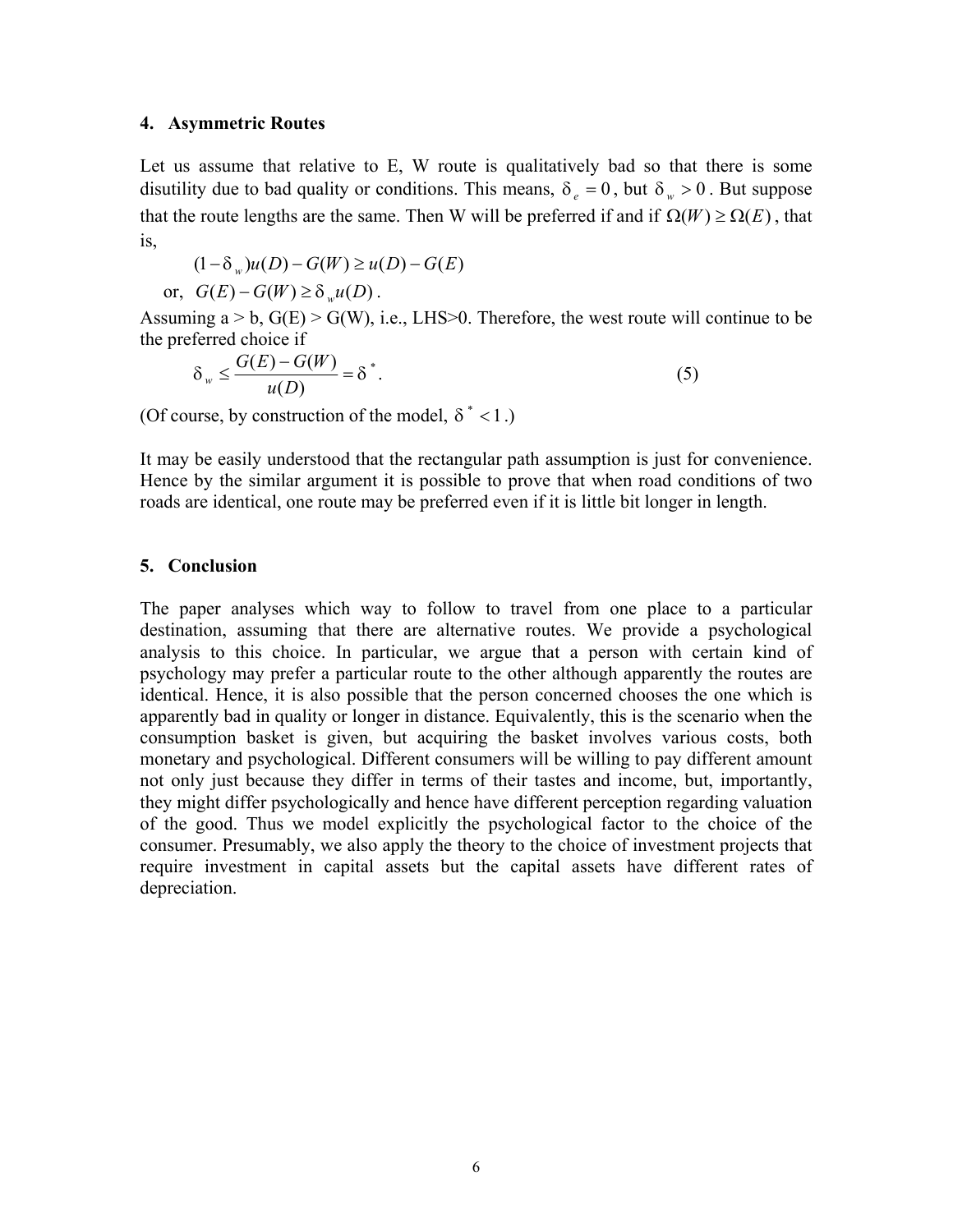#### **References**

Kahneman, D. and A. Tversky (1984), "Choices, Values and Frames", *American Psychologist* 39, 341-350.

Simon, H.A. (1978), "Rationality as Process and as Product of Thought", *American Economic Review* 68, 1-16.

Thurstone, L.L. (1927), "A Law of Comparative Judgement", *Psychological Review* 34, 273-286.

Tversky, A. and D. Kahneman (1981), "The Framing of Decisions and the Psychology of Choice", *Science* 211, 453-458.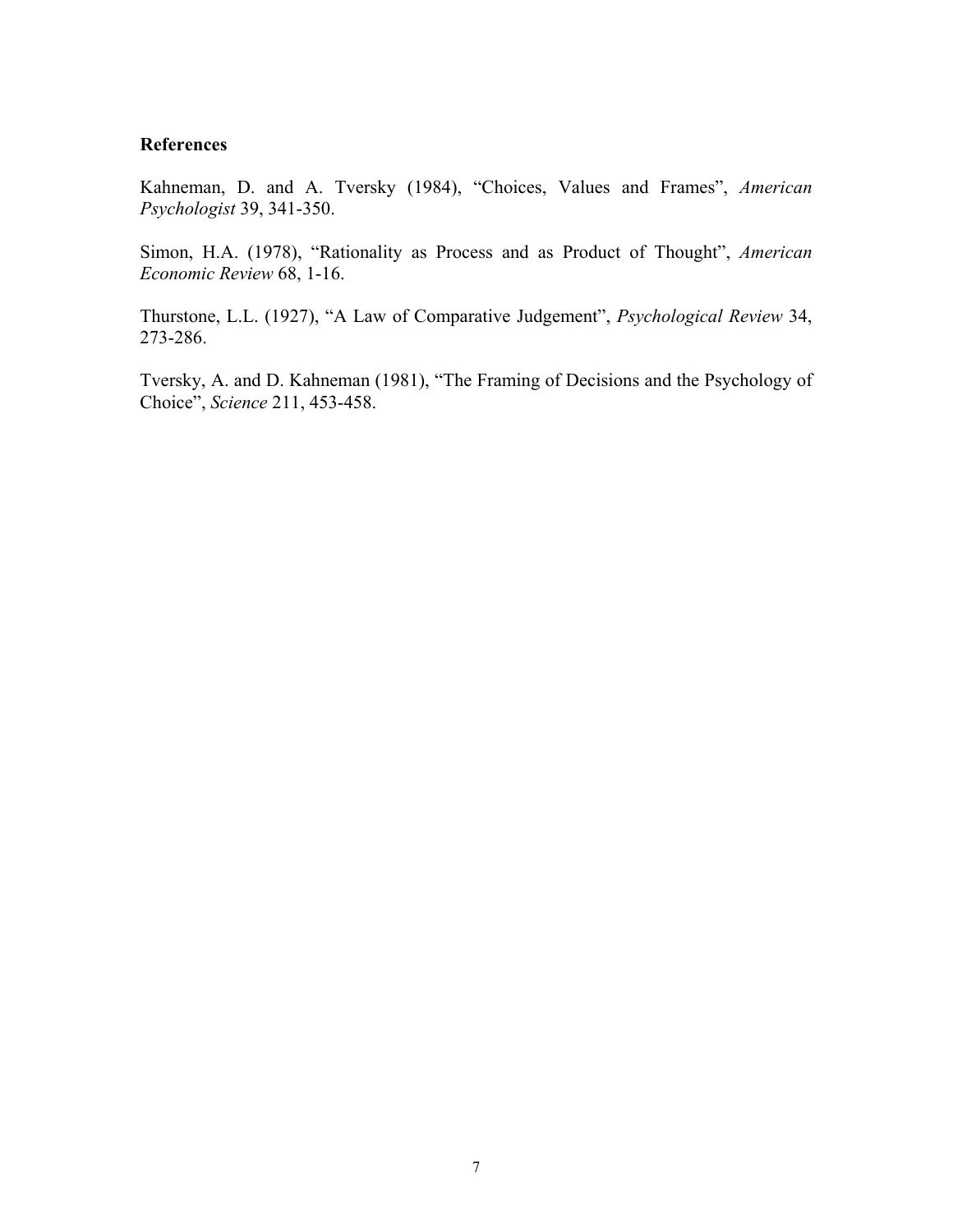

Figure 1: Rectangular Route (with a < b)